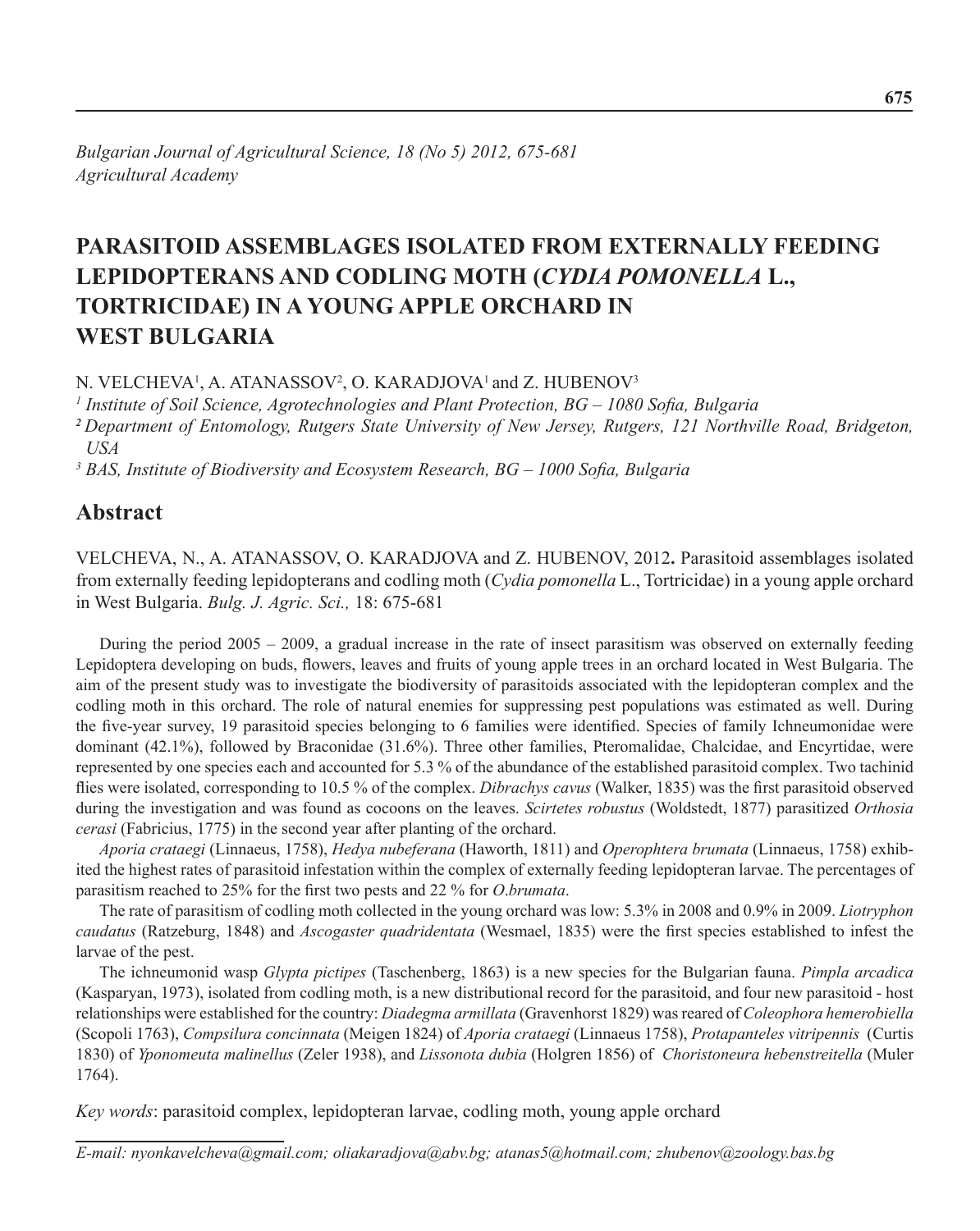### **Introduction**

The tremendous biodiversity of parasitoids in apple orchards is well known and extensive researches has been performed on their isolation, identification and significance as biological control agents both in Bulgaria and worldwide (Tschorbadjieff, 1933; Nikolova, 1962; Evenhuis and Vlug, 1983; Ivanov and Slavov, 1982; Angelova, 1983; Zerova et al., 1989; Atanassov, 1986; Lecheva and Zaprjanov, 1996; Atanassov et al., 1997; Balaz, 1997; Balevski, 2009; CMISS 2009; Pluciennik and Olszak, 2010.) Surprisingly, there have been no attempts to follow appearance of natural enemies and estimated their role for suppression the pest lepidopteran populations in new planted apple orchards.

In the present study, we investigate the formation of the parasitoid complex of externally feeding lepidopterans in a recently planted apple orchard located in West Bulgaria. The devastating, internally feeding pest of apples codling moth *Cydia pomonella* (Linnaeaus 1758) appeared immediately after formation of the first fruits and its parasitoids were isolated and listed as well. The significance of the parasitoid complex as an ecological factor for reduction of lepidopteran pest populations and its role for pest species mortality were also assessed.

### **Material and Methods**

In 2005 - 2009, weekly observations and collection of lepidopteran larvae were conducted in a young apple orchard planted in 2004, not treated with insecticides. The orchard covers 1.5 ha and is located in the experimental field of Plant Protection Institute near the city of Sofia - 541h a. s. l., 42°48' N and 23°12' E. The collected larvae were reared individually on apple buds and leaves under laboratory conditions. Pupation and emergence of moths and parasitoids were recorded daily. The relative density of leaf - feeding Lepidoptera was established by random sampling of five apple trees in the orchard.

Codling moth larvae were collected during summer and autumn with corrugated bands and from damaged fruit in the young apple orchard in the period 2007 – 2009, starting at the time of formation of the first fruit.

For comparison of parasitoid species composition of codling moth larvae, bands were also put on aged untreated apple trees near the experimental field. In the course of the investigation, a total of 1628 codling moth larvae and 405 externally feeding lepidopteran larvae were collected.

### **Results and Discussion**

*Dibrachys cavus* (Walker 1835) was the first established parasitoid (collected on 29. 07.2005), present as cocoons on the leaves in the crowns of the apple trees. This cosmopolitan species is a wide generalist and it was difficult to suppose which hosts it parasitized.

*Hedya nubiferana* (Haworth 1811), *Operophtera brumata* (Linnaeus 1758) and *Coleophora hemerobiella* (Scopuli 1763) were permanent species within the complex of externally feeding Lepidoptera in the young orchard for the period of the investigation (Velcheva, 2009). *H. nubiferana* was the dominant species in 2005 and 2006 and the collected specimens constituted 16.8% of the abundance of all reared externally feeding lepidopteran larvae. Only two parasitoid species were isolated from the pest (Table 1), while in a previous investigation (Velcheva, unpublished) twelve parasitoid species (one of them secondary) were reared from *H. nubiferana* larvae collected from untreated apple trees and an abandoned apple orchard in the same region. In general, the percentage of parasitism is linked to the relative density of *H. nubiferana* (Figure 1). The most extensive established rate of infestation of the larvae registered in 2008 and 2009 was 25%.

*Operophtera brumata* L prevailed in 2007 and 2008 (Velcheva, 2009). For the whole period, this pest comprised 14.6% of the studied externally feeding lepidopteran complex. The established percentage of parasitism gradually increased during the years of observations (Figure 2). In 2009, the larvae of *O. brumata* were most extensively parasitized (22.0% of collected specimens). Nevertheless, only one braconid wasp, *Protapanteles immunis* (Haliday 1834), was reared from the larvae of the winter moth. Other parasitoids announced to infest *O. brumata* in Bulgaria were: *Diadegma armillata* (Gravenhorst, 1829) (Ichneumonidae, Campopleginae) reported by Lecheva and Zaprjanov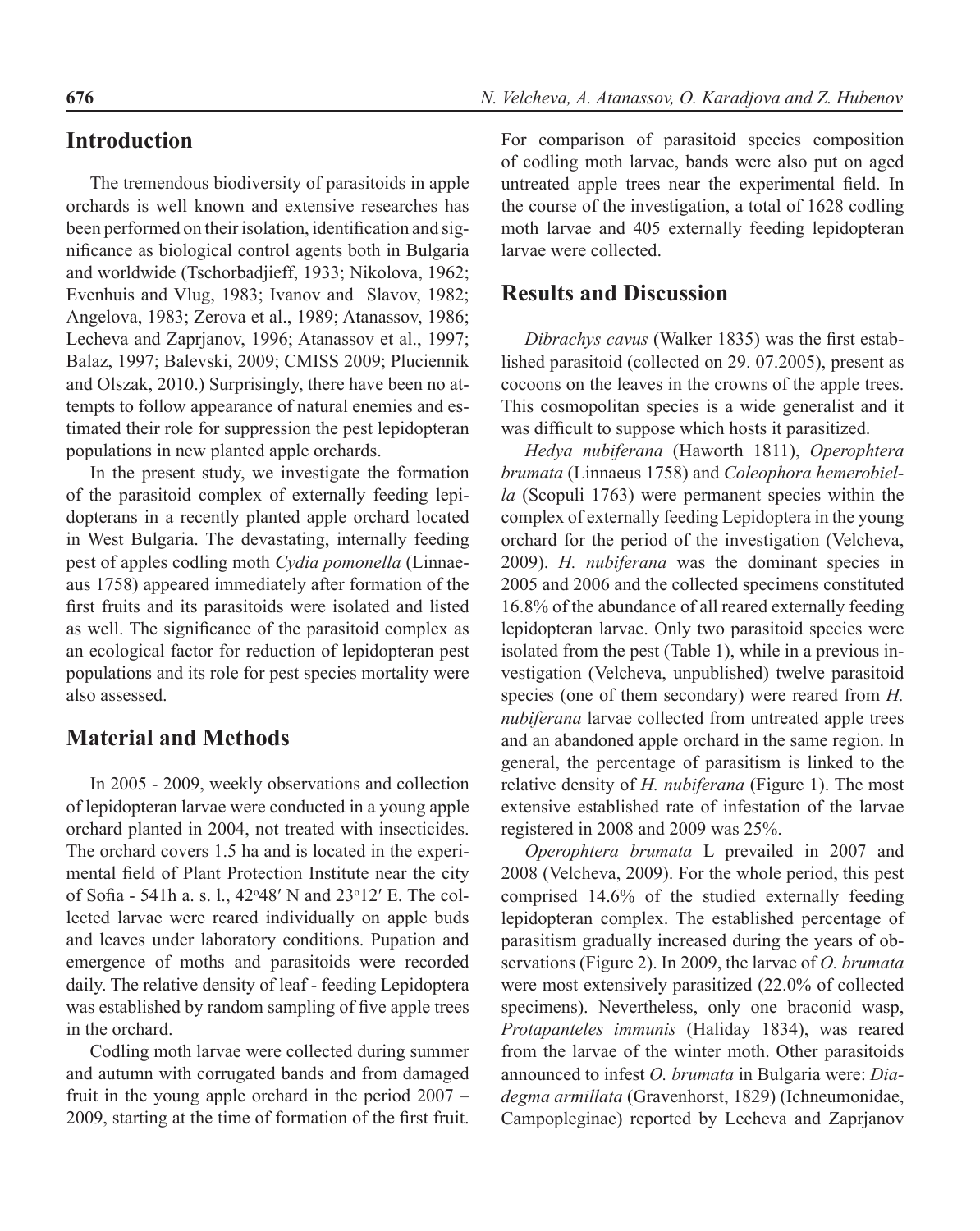#### **Table 1 Taxonomic list of the hosts and reared parasitoids**

| Family, subfamily,<br>Family, subfamily,<br>Species<br>Species<br>tribe<br>tribe<br>Ychneumonidae<br>Liotryphon caudatus (Ratzeburg, 1848)<br>Cydia<br>Tortricidae<br>Pimplinae, Ephialtini<br>Olethreutinae<br>pomonella<br>Grapholitini<br>(Linnaeus, 1758)<br>Pimplinae, Pimplini<br>***Pimpla arcadica (Kasparyan, 1973)<br><b>Braconidae</b><br>Ascogaster quadridentata<br>Cheloninae<br>(Wesmael, 1835)<br>Pteromalidae<br>Dibrachys cavus (Walker, 1835)<br>Pteromalinae<br>Tachinidae<br>Elodia morio (Fallen, 1820)<br>Exoristinae<br>Tortricidae<br>Hedya<br>Braconidae<br>Apanteles candidatus (Haliday, 1834)<br>Olethreutinae<br>Microgasterinae<br>nubeferana<br>Olethreutini<br>(Haworth, 1811)<br>Chalcidae<br>Brachymeria tibialis (Walker, 1834)<br>Chalcidinae<br>Tortricidae<br>Ychneumonidae<br>Itoplectis maculator (Fabricius, 1775)<br>Archips<br>Tortricinae<br>Pimplinae, Pimplini<br>xylosteana<br>Archipini<br>(Linnaeus, 1758)<br>Macrocentrus linearis (Nees, 1811)<br>Tortricidae<br><b>Braconidae</b><br><b>Archips</b><br>Tortricinae<br>Macrocentinae<br>crataegana<br>(Hubner, 1799)<br>Archipini<br>Tortricidae<br>Choristoneura<br>Ychneumonidae<br>**Lissonota dubia (Holgren, 1856)<br>Tortricinae<br>hebenstreitella<br>Banchinae<br>Archipini<br>(Muller, 1764)<br>Atrophini<br>Geometridae<br><b>Braconidae</b><br>Operophtera<br>Larentiinae<br>Microgasterinae<br>Protapanteles immunis (Haliday, 1834)<br>brumata<br>Operophterini<br>(Linnaeus, 1758)<br>Ychneumonidae<br>Noctuidae<br>Orthosia<br>Noctuinae<br>Campopleginae<br>Scirtetes robustus (Woldstedt 1877)<br>cerasi<br>Orthosiini<br>(Fabricius, 1775)<br>Ychneumonidae<br>Noctuidae<br>Cosmia<br>Noctuinae<br>Campopleginae<br>Scirtetes robustus (Woldstedt, 1877)<br>trapezina<br>Xylenini<br>(Linnaeus, 1758)<br>Pieridae<br>Braconidae<br>Aporia<br>Pierinae<br>Microgastrinae<br>Cotesia glomerata (Linnaeus, 1758)<br>crataegi<br>Pierini<br>Tachinidae<br>(Linnaeus,<br>$1758***$<br>Exoristinae<br>**Compsilura concinnata (Meigen, 1824)<br>Ychneumonidae<br>Yponomeuta<br>Diadegma armillata (Gravenhorst, 1829)<br>malinellus<br>Campopleginae<br>(Zeller, 1938)<br>****<br>Braconidae<br>Yponomeutidae<br><i>**Protapanteles vitripennis</i> (Curtis, 1830)<br>$=$ Apanteles vitripennis (Curtis, 1830)<br>Yponomeutinae<br>Microgasterinae<br>$=$ Glyptapanteles vitripennis (Curtis, 1830)<br>Chalcidoidea<br>Encyrtidae<br>Ageniaspis fuscicollis (Dalman, 1820)<br>Encyrtinae<br>Ychneumonidae<br>Gelis sp. secondary parasitoid<br>Swamerdamia pyrella<br>pyrella<br>Criptinae<br>(Villers 1789)<br>Phygadeuontini<br>Gelechiidae<br>Not identified<br>Ychneumonidae<br>*Glypta pictipes (Taschenberg, 1863)<br>Banchinae<br>to species<br>Glyptini<br>**Diadegma armillata (Gravenhorst, 1829)<br>Coleophoridae<br>Coleophora<br>Ychneumonidae<br>hemerobiella<br>Campopleginae | Lepidopteran larvae and pupae |                 | Parasitoids |  |  |
|--------------------------------------------------------------------------------------------------------------------------------------------------------------------------------------------------------------------------------------------------------------------------------------------------------------------------------------------------------------------------------------------------------------------------------------------------------------------------------------------------------------------------------------------------------------------------------------------------------------------------------------------------------------------------------------------------------------------------------------------------------------------------------------------------------------------------------------------------------------------------------------------------------------------------------------------------------------------------------------------------------------------------------------------------------------------------------------------------------------------------------------------------------------------------------------------------------------------------------------------------------------------------------------------------------------------------------------------------------------------------------------------------------------------------------------------------------------------------------------------------------------------------------------------------------------------------------------------------------------------------------------------------------------------------------------------------------------------------------------------------------------------------------------------------------------------------------------------------------------------------------------------------------------------------------------------------------------------------------------------------------------------------------------------------------------------------------------------------------------------------------------------------------------------------------------------------------------------------------------------------------------------------------------------------------------------------------------------------------------------------------------------------------------------------------------------------------------------------------------------------------------------------------------------------------------------------------------------------------------------------------------------------------------------------------------------------------------------------------------------------------------------------------------------------------------------------------------------------------------------------------------------------------------|-------------------------------|-----------------|-------------|--|--|
|                                                                                                                                                                                                                                                                                                                                                                                                                                                                                                                                                                                                                                                                                                                                                                                                                                                                                                                                                                                                                                                                                                                                                                                                                                                                                                                                                                                                                                                                                                                                                                                                                                                                                                                                                                                                                                                                                                                                                                                                                                                                                                                                                                                                                                                                                                                                                                                                                                                                                                                                                                                                                                                                                                                                                                                                                                                                                                              |                               |                 |             |  |  |
|                                                                                                                                                                                                                                                                                                                                                                                                                                                                                                                                                                                                                                                                                                                                                                                                                                                                                                                                                                                                                                                                                                                                                                                                                                                                                                                                                                                                                                                                                                                                                                                                                                                                                                                                                                                                                                                                                                                                                                                                                                                                                                                                                                                                                                                                                                                                                                                                                                                                                                                                                                                                                                                                                                                                                                                                                                                                                                              |                               |                 |             |  |  |
|                                                                                                                                                                                                                                                                                                                                                                                                                                                                                                                                                                                                                                                                                                                                                                                                                                                                                                                                                                                                                                                                                                                                                                                                                                                                                                                                                                                                                                                                                                                                                                                                                                                                                                                                                                                                                                                                                                                                                                                                                                                                                                                                                                                                                                                                                                                                                                                                                                                                                                                                                                                                                                                                                                                                                                                                                                                                                                              |                               |                 |             |  |  |
|                                                                                                                                                                                                                                                                                                                                                                                                                                                                                                                                                                                                                                                                                                                                                                                                                                                                                                                                                                                                                                                                                                                                                                                                                                                                                                                                                                                                                                                                                                                                                                                                                                                                                                                                                                                                                                                                                                                                                                                                                                                                                                                                                                                                                                                                                                                                                                                                                                                                                                                                                                                                                                                                                                                                                                                                                                                                                                              |                               |                 |             |  |  |
|                                                                                                                                                                                                                                                                                                                                                                                                                                                                                                                                                                                                                                                                                                                                                                                                                                                                                                                                                                                                                                                                                                                                                                                                                                                                                                                                                                                                                                                                                                                                                                                                                                                                                                                                                                                                                                                                                                                                                                                                                                                                                                                                                                                                                                                                                                                                                                                                                                                                                                                                                                                                                                                                                                                                                                                                                                                                                                              |                               |                 |             |  |  |
|                                                                                                                                                                                                                                                                                                                                                                                                                                                                                                                                                                                                                                                                                                                                                                                                                                                                                                                                                                                                                                                                                                                                                                                                                                                                                                                                                                                                                                                                                                                                                                                                                                                                                                                                                                                                                                                                                                                                                                                                                                                                                                                                                                                                                                                                                                                                                                                                                                                                                                                                                                                                                                                                                                                                                                                                                                                                                                              |                               |                 |             |  |  |
|                                                                                                                                                                                                                                                                                                                                                                                                                                                                                                                                                                                                                                                                                                                                                                                                                                                                                                                                                                                                                                                                                                                                                                                                                                                                                                                                                                                                                                                                                                                                                                                                                                                                                                                                                                                                                                                                                                                                                                                                                                                                                                                                                                                                                                                                                                                                                                                                                                                                                                                                                                                                                                                                                                                                                                                                                                                                                                              |                               |                 |             |  |  |
|                                                                                                                                                                                                                                                                                                                                                                                                                                                                                                                                                                                                                                                                                                                                                                                                                                                                                                                                                                                                                                                                                                                                                                                                                                                                                                                                                                                                                                                                                                                                                                                                                                                                                                                                                                                                                                                                                                                                                                                                                                                                                                                                                                                                                                                                                                                                                                                                                                                                                                                                                                                                                                                                                                                                                                                                                                                                                                              |                               |                 |             |  |  |
|                                                                                                                                                                                                                                                                                                                                                                                                                                                                                                                                                                                                                                                                                                                                                                                                                                                                                                                                                                                                                                                                                                                                                                                                                                                                                                                                                                                                                                                                                                                                                                                                                                                                                                                                                                                                                                                                                                                                                                                                                                                                                                                                                                                                                                                                                                                                                                                                                                                                                                                                                                                                                                                                                                                                                                                                                                                                                                              |                               |                 |             |  |  |
|                                                                                                                                                                                                                                                                                                                                                                                                                                                                                                                                                                                                                                                                                                                                                                                                                                                                                                                                                                                                                                                                                                                                                                                                                                                                                                                                                                                                                                                                                                                                                                                                                                                                                                                                                                                                                                                                                                                                                                                                                                                                                                                                                                                                                                                                                                                                                                                                                                                                                                                                                                                                                                                                                                                                                                                                                                                                                                              |                               |                 |             |  |  |
|                                                                                                                                                                                                                                                                                                                                                                                                                                                                                                                                                                                                                                                                                                                                                                                                                                                                                                                                                                                                                                                                                                                                                                                                                                                                                                                                                                                                                                                                                                                                                                                                                                                                                                                                                                                                                                                                                                                                                                                                                                                                                                                                                                                                                                                                                                                                                                                                                                                                                                                                                                                                                                                                                                                                                                                                                                                                                                              |                               |                 |             |  |  |
|                                                                                                                                                                                                                                                                                                                                                                                                                                                                                                                                                                                                                                                                                                                                                                                                                                                                                                                                                                                                                                                                                                                                                                                                                                                                                                                                                                                                                                                                                                                                                                                                                                                                                                                                                                                                                                                                                                                                                                                                                                                                                                                                                                                                                                                                                                                                                                                                                                                                                                                                                                                                                                                                                                                                                                                                                                                                                                              |                               |                 |             |  |  |
|                                                                                                                                                                                                                                                                                                                                                                                                                                                                                                                                                                                                                                                                                                                                                                                                                                                                                                                                                                                                                                                                                                                                                                                                                                                                                                                                                                                                                                                                                                                                                                                                                                                                                                                                                                                                                                                                                                                                                                                                                                                                                                                                                                                                                                                                                                                                                                                                                                                                                                                                                                                                                                                                                                                                                                                                                                                                                                              |                               |                 |             |  |  |
|                                                                                                                                                                                                                                                                                                                                                                                                                                                                                                                                                                                                                                                                                                                                                                                                                                                                                                                                                                                                                                                                                                                                                                                                                                                                                                                                                                                                                                                                                                                                                                                                                                                                                                                                                                                                                                                                                                                                                                                                                                                                                                                                                                                                                                                                                                                                                                                                                                                                                                                                                                                                                                                                                                                                                                                                                                                                                                              |                               |                 |             |  |  |
|                                                                                                                                                                                                                                                                                                                                                                                                                                                                                                                                                                                                                                                                                                                                                                                                                                                                                                                                                                                                                                                                                                                                                                                                                                                                                                                                                                                                                                                                                                                                                                                                                                                                                                                                                                                                                                                                                                                                                                                                                                                                                                                                                                                                                                                                                                                                                                                                                                                                                                                                                                                                                                                                                                                                                                                                                                                                                                              |                               |                 |             |  |  |
|                                                                                                                                                                                                                                                                                                                                                                                                                                                                                                                                                                                                                                                                                                                                                                                                                                                                                                                                                                                                                                                                                                                                                                                                                                                                                                                                                                                                                                                                                                                                                                                                                                                                                                                                                                                                                                                                                                                                                                                                                                                                                                                                                                                                                                                                                                                                                                                                                                                                                                                                                                                                                                                                                                                                                                                                                                                                                                              |                               |                 |             |  |  |
|                                                                                                                                                                                                                                                                                                                                                                                                                                                                                                                                                                                                                                                                                                                                                                                                                                                                                                                                                                                                                                                                                                                                                                                                                                                                                                                                                                                                                                                                                                                                                                                                                                                                                                                                                                                                                                                                                                                                                                                                                                                                                                                                                                                                                                                                                                                                                                                                                                                                                                                                                                                                                                                                                                                                                                                                                                                                                                              |                               |                 |             |  |  |
|                                                                                                                                                                                                                                                                                                                                                                                                                                                                                                                                                                                                                                                                                                                                                                                                                                                                                                                                                                                                                                                                                                                                                                                                                                                                                                                                                                                                                                                                                                                                                                                                                                                                                                                                                                                                                                                                                                                                                                                                                                                                                                                                                                                                                                                                                                                                                                                                                                                                                                                                                                                                                                                                                                                                                                                                                                                                                                              |                               |                 |             |  |  |
|                                                                                                                                                                                                                                                                                                                                                                                                                                                                                                                                                                                                                                                                                                                                                                                                                                                                                                                                                                                                                                                                                                                                                                                                                                                                                                                                                                                                                                                                                                                                                                                                                                                                                                                                                                                                                                                                                                                                                                                                                                                                                                                                                                                                                                                                                                                                                                                                                                                                                                                                                                                                                                                                                                                                                                                                                                                                                                              |                               |                 |             |  |  |
|                                                                                                                                                                                                                                                                                                                                                                                                                                                                                                                                                                                                                                                                                                                                                                                                                                                                                                                                                                                                                                                                                                                                                                                                                                                                                                                                                                                                                                                                                                                                                                                                                                                                                                                                                                                                                                                                                                                                                                                                                                                                                                                                                                                                                                                                                                                                                                                                                                                                                                                                                                                                                                                                                                                                                                                                                                                                                                              |                               |                 |             |  |  |
|                                                                                                                                                                                                                                                                                                                                                                                                                                                                                                                                                                                                                                                                                                                                                                                                                                                                                                                                                                                                                                                                                                                                                                                                                                                                                                                                                                                                                                                                                                                                                                                                                                                                                                                                                                                                                                                                                                                                                                                                                                                                                                                                                                                                                                                                                                                                                                                                                                                                                                                                                                                                                                                                                                                                                                                                                                                                                                              |                               |                 |             |  |  |
|                                                                                                                                                                                                                                                                                                                                                                                                                                                                                                                                                                                                                                                                                                                                                                                                                                                                                                                                                                                                                                                                                                                                                                                                                                                                                                                                                                                                                                                                                                                                                                                                                                                                                                                                                                                                                                                                                                                                                                                                                                                                                                                                                                                                                                                                                                                                                                                                                                                                                                                                                                                                                                                                                                                                                                                                                                                                                                              |                               |                 |             |  |  |
|                                                                                                                                                                                                                                                                                                                                                                                                                                                                                                                                                                                                                                                                                                                                                                                                                                                                                                                                                                                                                                                                                                                                                                                                                                                                                                                                                                                                                                                                                                                                                                                                                                                                                                                                                                                                                                                                                                                                                                                                                                                                                                                                                                                                                                                                                                                                                                                                                                                                                                                                                                                                                                                                                                                                                                                                                                                                                                              |                               |                 |             |  |  |
|                                                                                                                                                                                                                                                                                                                                                                                                                                                                                                                                                                                                                                                                                                                                                                                                                                                                                                                                                                                                                                                                                                                                                                                                                                                                                                                                                                                                                                                                                                                                                                                                                                                                                                                                                                                                                                                                                                                                                                                                                                                                                                                                                                                                                                                                                                                                                                                                                                                                                                                                                                                                                                                                                                                                                                                                                                                                                                              |                               |                 |             |  |  |
|                                                                                                                                                                                                                                                                                                                                                                                                                                                                                                                                                                                                                                                                                                                                                                                                                                                                                                                                                                                                                                                                                                                                                                                                                                                                                                                                                                                                                                                                                                                                                                                                                                                                                                                                                                                                                                                                                                                                                                                                                                                                                                                                                                                                                                                                                                                                                                                                                                                                                                                                                                                                                                                                                                                                                                                                                                                                                                              |                               |                 |             |  |  |
|                                                                                                                                                                                                                                                                                                                                                                                                                                                                                                                                                                                                                                                                                                                                                                                                                                                                                                                                                                                                                                                                                                                                                                                                                                                                                                                                                                                                                                                                                                                                                                                                                                                                                                                                                                                                                                                                                                                                                                                                                                                                                                                                                                                                                                                                                                                                                                                                                                                                                                                                                                                                                                                                                                                                                                                                                                                                                                              |                               |                 |             |  |  |
|                                                                                                                                                                                                                                                                                                                                                                                                                                                                                                                                                                                                                                                                                                                                                                                                                                                                                                                                                                                                                                                                                                                                                                                                                                                                                                                                                                                                                                                                                                                                                                                                                                                                                                                                                                                                                                                                                                                                                                                                                                                                                                                                                                                                                                                                                                                                                                                                                                                                                                                                                                                                                                                                                                                                                                                                                                                                                                              |                               |                 |             |  |  |
|                                                                                                                                                                                                                                                                                                                                                                                                                                                                                                                                                                                                                                                                                                                                                                                                                                                                                                                                                                                                                                                                                                                                                                                                                                                                                                                                                                                                                                                                                                                                                                                                                                                                                                                                                                                                                                                                                                                                                                                                                                                                                                                                                                                                                                                                                                                                                                                                                                                                                                                                                                                                                                                                                                                                                                                                                                                                                                              |                               |                 |             |  |  |
|                                                                                                                                                                                                                                                                                                                                                                                                                                                                                                                                                                                                                                                                                                                                                                                                                                                                                                                                                                                                                                                                                                                                                                                                                                                                                                                                                                                                                                                                                                                                                                                                                                                                                                                                                                                                                                                                                                                                                                                                                                                                                                                                                                                                                                                                                                                                                                                                                                                                                                                                                                                                                                                                                                                                                                                                                                                                                                              |                               |                 |             |  |  |
|                                                                                                                                                                                                                                                                                                                                                                                                                                                                                                                                                                                                                                                                                                                                                                                                                                                                                                                                                                                                                                                                                                                                                                                                                                                                                                                                                                                                                                                                                                                                                                                                                                                                                                                                                                                                                                                                                                                                                                                                                                                                                                                                                                                                                                                                                                                                                                                                                                                                                                                                                                                                                                                                                                                                                                                                                                                                                                              |                               |                 |             |  |  |
|                                                                                                                                                                                                                                                                                                                                                                                                                                                                                                                                                                                                                                                                                                                                                                                                                                                                                                                                                                                                                                                                                                                                                                                                                                                                                                                                                                                                                                                                                                                                                                                                                                                                                                                                                                                                                                                                                                                                                                                                                                                                                                                                                                                                                                                                                                                                                                                                                                                                                                                                                                                                                                                                                                                                                                                                                                                                                                              |                               |                 |             |  |  |
|                                                                                                                                                                                                                                                                                                                                                                                                                                                                                                                                                                                                                                                                                                                                                                                                                                                                                                                                                                                                                                                                                                                                                                                                                                                                                                                                                                                                                                                                                                                                                                                                                                                                                                                                                                                                                                                                                                                                                                                                                                                                                                                                                                                                                                                                                                                                                                                                                                                                                                                                                                                                                                                                                                                                                                                                                                                                                                              |                               |                 |             |  |  |
|                                                                                                                                                                                                                                                                                                                                                                                                                                                                                                                                                                                                                                                                                                                                                                                                                                                                                                                                                                                                                                                                                                                                                                                                                                                                                                                                                                                                                                                                                                                                                                                                                                                                                                                                                                                                                                                                                                                                                                                                                                                                                                                                                                                                                                                                                                                                                                                                                                                                                                                                                                                                                                                                                                                                                                                                                                                                                                              |                               |                 |             |  |  |
|                                                                                                                                                                                                                                                                                                                                                                                                                                                                                                                                                                                                                                                                                                                                                                                                                                                                                                                                                                                                                                                                                                                                                                                                                                                                                                                                                                                                                                                                                                                                                                                                                                                                                                                                                                                                                                                                                                                                                                                                                                                                                                                                                                                                                                                                                                                                                                                                                                                                                                                                                                                                                                                                                                                                                                                                                                                                                                              |                               |                 |             |  |  |
|                                                                                                                                                                                                                                                                                                                                                                                                                                                                                                                                                                                                                                                                                                                                                                                                                                                                                                                                                                                                                                                                                                                                                                                                                                                                                                                                                                                                                                                                                                                                                                                                                                                                                                                                                                                                                                                                                                                                                                                                                                                                                                                                                                                                                                                                                                                                                                                                                                                                                                                                                                                                                                                                                                                                                                                                                                                                                                              |                               |                 |             |  |  |
|                                                                                                                                                                                                                                                                                                                                                                                                                                                                                                                                                                                                                                                                                                                                                                                                                                                                                                                                                                                                                                                                                                                                                                                                                                                                                                                                                                                                                                                                                                                                                                                                                                                                                                                                                                                                                                                                                                                                                                                                                                                                                                                                                                                                                                                                                                                                                                                                                                                                                                                                                                                                                                                                                                                                                                                                                                                                                                              |                               | (Scopoli, 1763) |             |  |  |

\*New species for Bulgarian fauna; \*\*New host parasitoid relation; \*\*\*New distributional record for Bulgaria; \*\*\*\*The number of the larvae of these pests was not included in the sum of found because of gregarious manner of feeding in nests.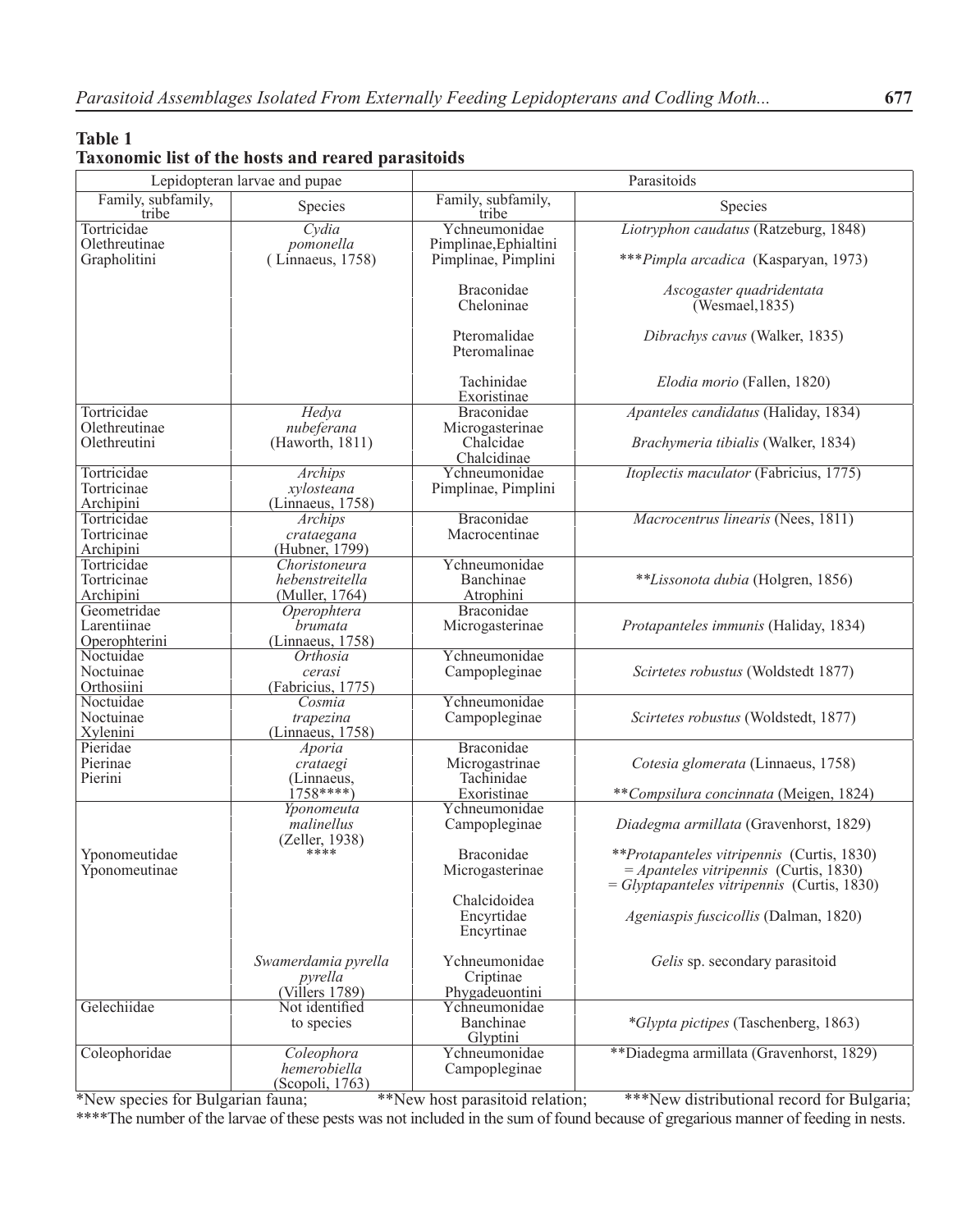

**Fig. 1. Relative quantity of** *H. nubiferana* **in the complex of leave eating Lepidoptera and percentage of parasitism**

(1996), *Protapanteles immunis* (Haliday, 1834) (Braconidae, Mikrogastrinae), *Eulophus larvarum* (Linnaeus, 1758) (Eulophidae, Eulophinae) and *Lypha dubia* (Fallen, 1810) (Tachinidae Tachininae) found by Peeva (2009)) - *Apanteles sodalis* (=A. ater) (Haliday, 1834), *A. xantostigma* (Haliday 1834), *Cotesia jucunda* (Marshall, 1885) and *Cotesia praepotens* (Haliday, 1834 )(Braconidae) were listed by Balevski (2009).

The other species of externally feeding lepidopterans, identified during the investigation, were parasitized only during one year of the observations. The average rate of parasitism, established for collected late instars of solitary living larvae of *Aporia crataegi* (Linnaeus, 1758) was rather high, reaching 25% of all collected individuals. The rate of parasitism in individual nests ranged from 0 to 36.7%. *Cotesia glomerata* (Linnaeus, 1758), a gregarious braconid wasp and *Compsilura concinnata* (Meigen 1824), a polyphagous parasitoid tachinid fly, were isolated from the pest (Table 1). This is the first report of *A. crataegi* as a host of *C. concinnata* for Bulgaria. The emerged tachinid fly was previously reported as a parasitoid of twelve other lepidopteran species in the country (Hubenov, 1985, 2001). This species parasitizes over 100 different hosts in the Palearctic Region, at least 161 in North America, and 67 in Japan (Ichiki and Nakamura, 2007). In Italy *A. crataegi* L was established as a host of two more tachinid flies - *Phryxe vulgaris*, *Exorista segregate* (Cerretti and Tschorsnig, 2010).



**complex Lepidoptera and percentage of parasitism**

In 2005 there was an outbreak of *Yponomeuta mallinelus* (Zeller, 1938) and its nests were found on 34.92% of the apple trees. Three species of parasitoids were isolated from the pest and one new trophic host - parasitoid relationship was established for Bulgaria (Table 1). Tschorbadjieff (1933) listed fourteen parasitoids isolated from *Y. mallinelus*: Z.-*Herpestomus brunnicornis* (Gravenhorst, 1829), *Dirophanes fulvitarsis* (Wesmael, 1845), *Exochus gravipes* (Gravenhorst, 1820), *Chorinaeus cristator* (Gravenhorst, 1829), *Mesochorus vittator* (Zetterstedt, 1838), *Itoplectis alternans* (Gravenhorst, 1829), *Diadegma armillata* (Gravenhorst, 1829), Campoplex sp., Elasmus sp. (Ichneumonidae), *Tetrastichus crassinervis* (Thompson, 1878), *Pteromalus variabilis* (Ratzeburg, 1844), *Ageniaspis fuscicolis*  (Dalman 1820), *Baryscapus evonimellae* (Bouché, 1834) (Chalcidoidea) and *Eurysthaea scutellaris*  (Robineau - Desvoidy, 1848) [*Roeselia*, *Erythrocera*, *Discochaeta (h)yponomeutae* Rondani, *evonymellae* Ratzeburg] (Tachinidae). Jacentkovsky (1936) reported *Actia crassicornis* (Meigen, 1824) as a new species for the Bulgarian fauna. Consequently, Trenchev (1980) reported *Y. mallinellus* as a host of *A. crassicornis*. The author also isolated two other parasitic tachinid flies from the pest, *Bessa parallela* (Meigen 1824) (=*B. fugas* Rondani, 1861) and *Peribaea tibialis* (Robineau-Desvoidy, 1851) (= *Stroblimyia tibialis* Robineau-Desvoidy), which were new for the Bulgarian fauna. Popov (1956) reported *Bessa selecta* (Meigen, 1824)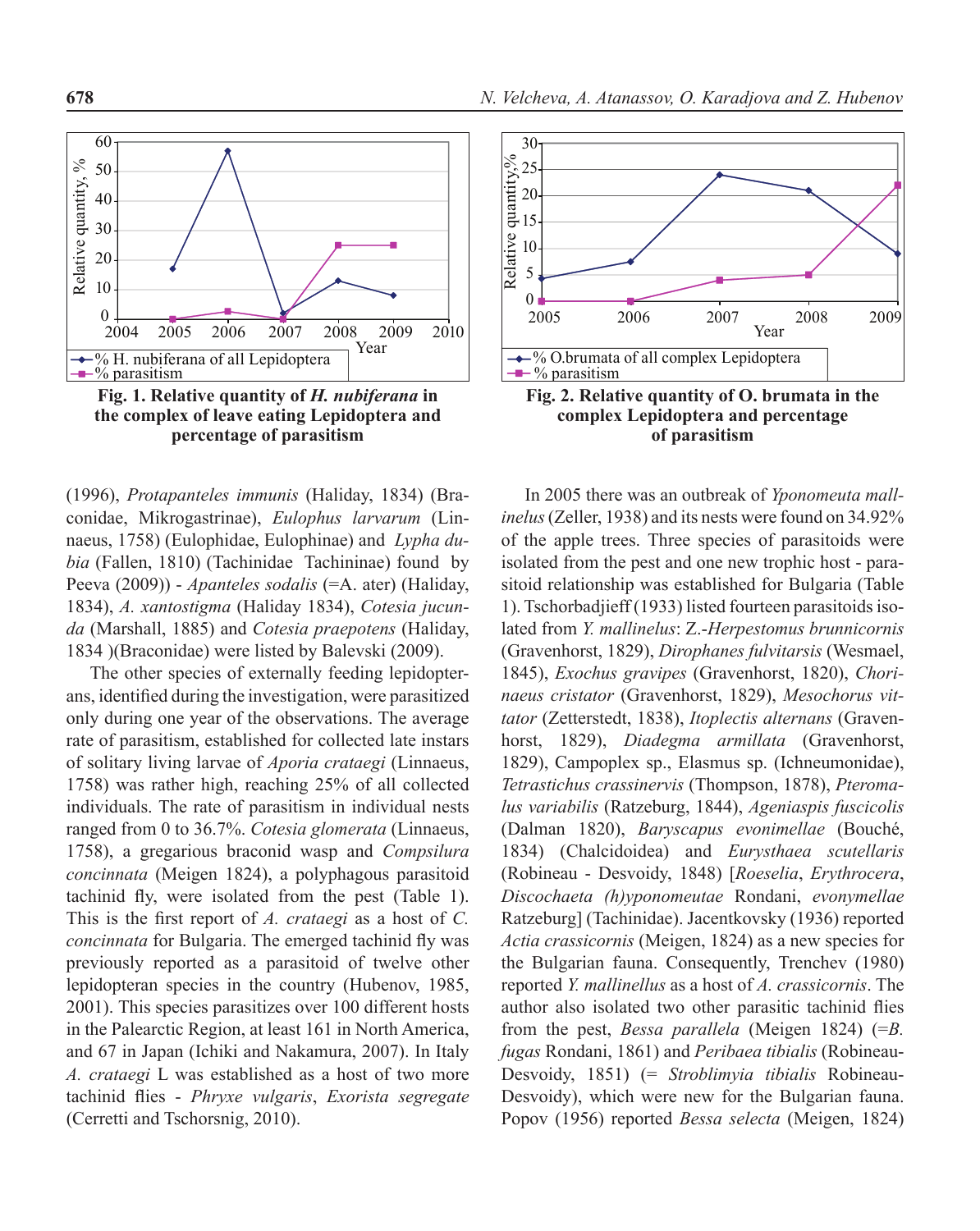and *Bactromyia aurulenta* (Meigen, 1824) as parasitoids of *Y. mallinellus* in Bulgaria. Hence, the list of insects known to parasitize *Y. mallinellus* in Bulgaria includes 27 species.

The oligophagous ichneuomonid wasp *Scirtetes robustus* (Woldstedt), which develops in noctuid larvae, was one of the first parasitoids to appear in the young apple orchard. One infested larva of *Orthosia cerasi* (Fabricius, 1775) was found on 3.05.2007, and *S. robustus* emerged on 17.03.2008.

The species which first parasitized the codling moth were *Liotryphon caudatus* (Ratzeburg 1848) and *Ascogaster quadridentata* (Wesmael, 1835). The first found parasitoid in young orchard *D. cavus* emerged of codling moth larvae on 27.07.2009.

 In total, five parasitoids were isolated from codling moth larvae, collected in the young apple orchard. Two of them belong to family Ychneumonidae, one to Braconidae, and one to Pteromalidae (Table 1). *A. quadridentata* was the only egg-larval parasitoid. The list of parasitoid species isolated from codling moth developing in the fruits of aged untreated apple trees in the vicinity of the investigated experimental orchard comprised two more representatives of family Ychneumonidae – the solitary larval endoparasitoid *Pristomerus vulnerator* (Panzer, 1799) (Cremastinae) and the solitary pupal endoparasitoid *Pimpla turionellae* (Linnaeus, 1758) (Pimplinae), as well as one more species from family Braconidae – *Bassus (Microdus) rufipes* (Nees, 1812). The list did not include *Pimpla arcadica* (Kasparyan, 1973) which was isolated from codling moth in the young orchard. According to Kolarov (1997), *P. arcadica* is very rare and was found by the author in April only in Strandzha mountain in our country. The species was first described from The Crimea by Kaparjan (1973). Consequently, it was reported for Sweden (Yu et al., 2005), Norway (Hansen et al., 2010) and the North-East Anatolian Region of Turkey (Coruh, 2010). Obviously, *P. arcadica* Kas. develops two generations per year - in Turkey it was collected in June and August (Coruh, 2010), while our specimen emerged on 12.08.2009.

The parasitoid tachinid fly *Elodia morio* (Fallen, 1820) emerged from codling moth larvae collected with bands from both the young and the aged apple trees. The parasitoid was registered for the first time in 2008, four years after planting of the orchard. Ten wasps of the family Ichneumonidae were listed as larval and pupal parasitoids of *C. pomonella* in Bulgaria by Atanassov (1986) and eleven braconids were listed by Balevski (2009). *Aleiodes bicolor* (Spinola, 1808) and *Microgaster meridiana* (Haliday, 1834) were reported as parasitoids of codling moth by Peeva et al. (2010) and *P. arcadica* (Kasparyan, 1973) by Kolarov (1997). We also isolated *Exorista fasciata* (Fallen, 1820) from codling moth larvae collected in an organic orchard in Plovdiv region. This is a new report of host - parasitoid relationship, contributing to the extensive host list compiled by Hubenov (1985, 2001). With the addition of *Elodia morio* (Fallen, 1820) first announced by Trenchev (1980), the Bulgarian faunistic list of parasitoids of the codling moth now comprises 26 parasoitoids. So, 19.2% of all parasitoid species known to occur in our country were attracted immediately after the appearance of their host in the young apple orchard. According to Lloyd (by Laurence et al., 2005), there are over 100 insect species parasitizing the codling moth worldwide.

The rates of parasitism on codling moth established in our study and presented in Table 2 were very low. There are similar reports of considerably low rates of parasitism on *C. pomonella*. For example, Monteiro et al. (2010) reported mean rates of infestation of 3.7%, 2.3% and 0.8% in organic and conventional with and without mating disraption in France. The authors did not find parasitized diapausing codling moth larvae in 79% and 83.6% of the observed apple orchards.

In the period 1994 – 1995, the reported mean rate of infestation of the codling moth in Switzerland (La

#### **Table 2**

**Relative density of codling moth, externally leaving lepidopteran larvae and mean rate of parasitism**

| Years | Mean number<br>of diapausing<br>codling moth<br>larvae/band | Rate of<br>parasitsm,<br>$\frac{0}{0}$ | Relative<br>density of<br>larvae on<br>100 organs | Rate of<br>parasitism,<br>$\frac{0}{0}$ |
|-------|-------------------------------------------------------------|----------------------------------------|---------------------------------------------------|-----------------------------------------|
| 2005  |                                                             |                                        | 6.7                                               |                                         |
| 2006  |                                                             |                                        | 8.8                                               |                                         |
| 2007  | 3.1                                                         |                                        | 16.7                                              |                                         |
| 2008  | 11.9                                                        | 5.3                                    | 13.9                                              | 8.9                                     |
| 2009  | 7.8                                                         | 0.9                                    | 8.6                                               |                                         |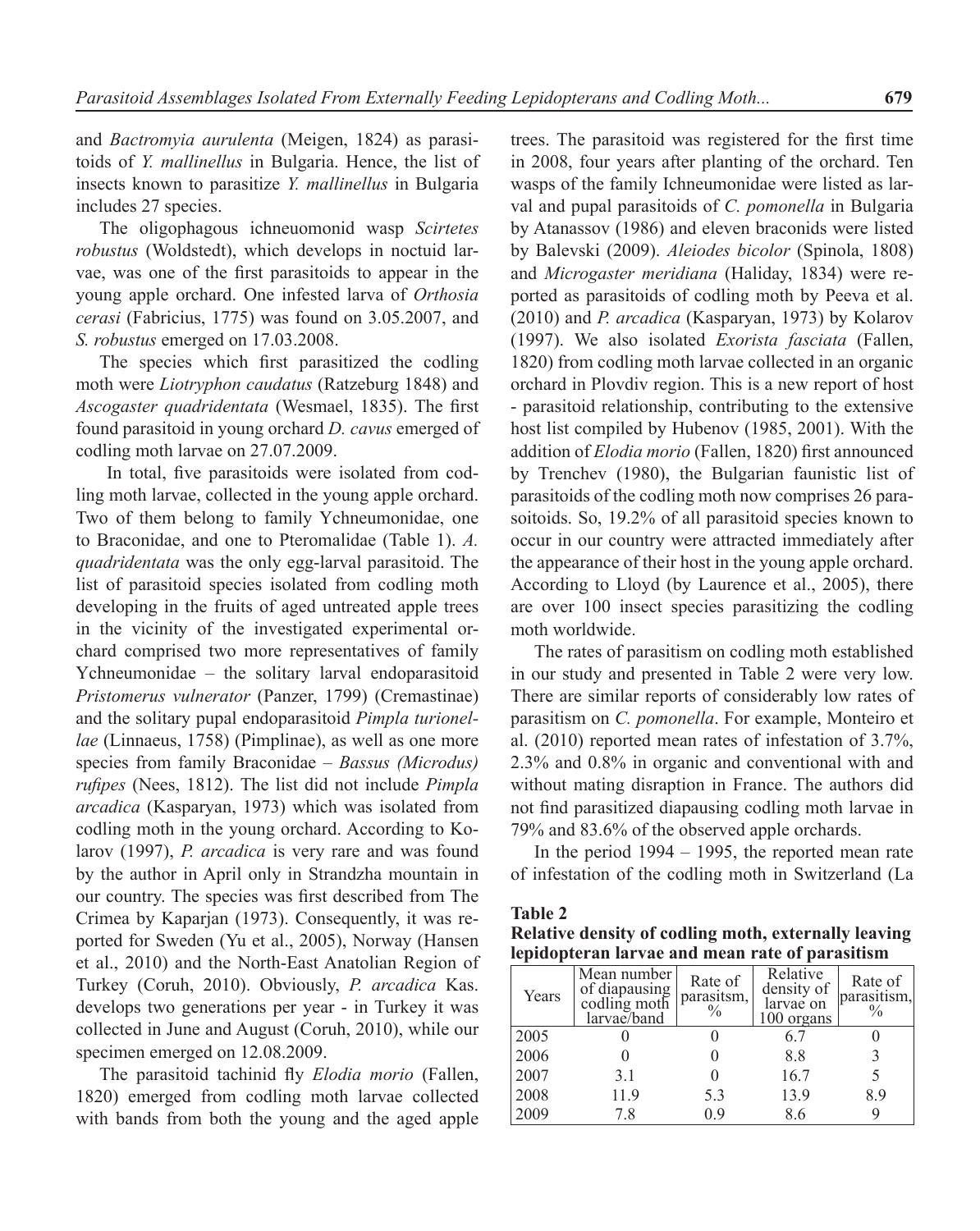Côte) was 3% and in Göttingen, South Germany – 4.9% (Atanassov et al., 1997). Subinprasert (1987) established a rather different rate of parasitism in South Sweden, ranging from 22.9% to 61.1% during the period 1981-1984, or mean - 38.3%. Perhaps, the reason was that his investigations were performed in very old apple orchards, planted about 50 years ago. Tkachev (1986) also reported a high percentage of parasitism, reaching up to 27%, from Ukraine.

## **Conclusions**

Nineteen parasitoid species belonging to six families were reared from the lepidopteran pests collected from the young apple orchard. Species of families Ichneumonidae were dominant (42.1%), following by Braconidae (31.6%). Parasitoid flies from family Tachinidae had a relative abundance of 10.5%, and three families - Pteromalidae, Chalcidae, and Encyrtidae were represented by one species each, accounting for 5.3 % of established parasitoid complex. It can be supposed, that the first reared parasitoid species generally have a very high searching ability and detect their hosts earlier than others, or that they have found better living conditions in the crowns of the young trees, compared with other environments.

*Dibrachys cavus* (Walker, 1835) was the first parasitoid to appear in the young apple orchard. It was found as cocoons on the leaves in the crowns of the apple trees.

*Scirtetes robustus* (Woldstedt, 1877) parasitized larvae of *Orthosia cerasi* (Fabricius, 1775) in the second year after planting of the orchard, in 2006. The ichneumonid wasp emerged in 2007.

Two parasitoids were isolated from one of the dominant pests - *Hedya nubiferana* (Haworth, 1811). The rate of infestation of its larvae was high in the fourth and the fifth year after planting of the orchard. The established rates of parasitism were related to the density of the pest.

The rates of parasitism of the other of dominant species in the complex of externally feeding Lepidoptera, *Operophtera brumata* (Linnaeus, 1758), gradually increased during the years of investigation and reached 22% in 2009.

The phytophagous insect *Aporia crataegi* Linnaeus (1758) exhibited a high rate of parasitoid infestation reaching 25%.

*Liotryphon caudatus* (Ratzeburg, 1848) and *Ascogaster quadridentata* (Wesmael, 1835) were the first parasitoid species reared from codling moth. Five parasitoids were isolated altogether. The rate of infestation of codling moth was too low to play a significant role in decreasing the populations of the pest.

The ichneumonid wasp *Glypta pictipes* (Taschenberg, 1863) is a new species for the Bulgarian fauna.

*Pimpla arcadica* (Kasparyan, 1973) reared from codling moth is a new distributional record for the parasitoid.

Four new parasitoid - host relationships were established for the country: *Diadegma armillata* (Gravenhorst, 1829) - *Coleophora hemerobiella* (Scopoli, 1763), *Compsilura concinnata* (Meigen, 1824) - *Aporia crataegi* (Linnaeus, 1758), *Protapanteles vitripennis* (Curtis, 1830) - *Yponomeuta malinellus* (Zeler, 1938), and *Lissonota dubia* (Holgren, 1856) - *Choristoneura hebenstreitella* (Muler, 1764).

#### *Acknowledgements*

The present study is partly supported by project DO-02-57/2008 funded by Fund "Scientific Investigation", Ministry of Education, Youth and Science, Bulgaria.

### **References**

- **Angelova, R.,** 1983. Parasites of leaf rollers (Subfamily Tortricinae, Lep.) in apple orchards."Vasil Kolarov" Higher Institute of Agriculture –Plovdiv, Scientific works, **XVIII:** 95-102.
- **Atanassov, A. Z.,** 1986. An annotated list of the parasites (Ichneumonidae, Hymenoptera) on the pests in Bulgaria. *Bull. IOBC, East Paleartic Section*, **14:** 7-19.
- **Atanassov, A., P. J. Charmillot, Ph. and D. Jeanneret,** 1997. The larval and pupal parasitoids of codling moth *Cydia pomonella*. *Revue suisse de viticulture, arboriculture, horticulture*, **29** (2) : 100-106.
- **Balazs, K.,** 1997. The importance of the parasitoids in apple orchards. *Biological. Agric. Hortic.,* **15:** 123-129.
- **Balevski, N.**, 2009. Biodiversity, host specialization and trophic relations of braconid parasitoids (Hymenoptera: Braconidae) phytophagous insect pests - plants hosts. Habilitation thesis, Plant Protection Institute, Bulgaria, 211 pp.